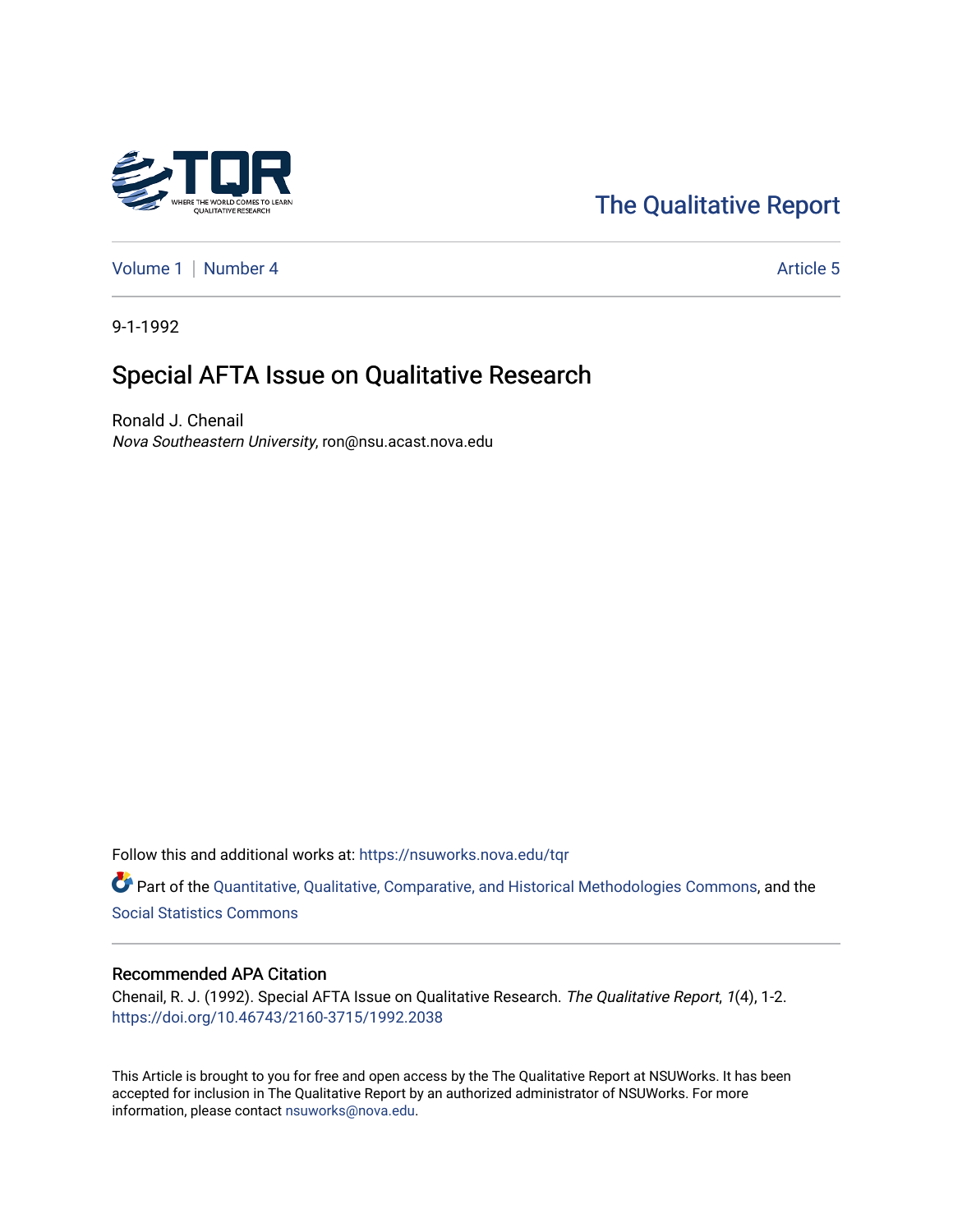

## Special AFTA Issue on Qualitative Research

## Keywords

qualitative research

### Creative Commons License



This work is licensed under a [Creative Commons Attribution-Noncommercial-Share Alike 4.0 License](https://creativecommons.org/licenses/by-nc-sa/4.0/).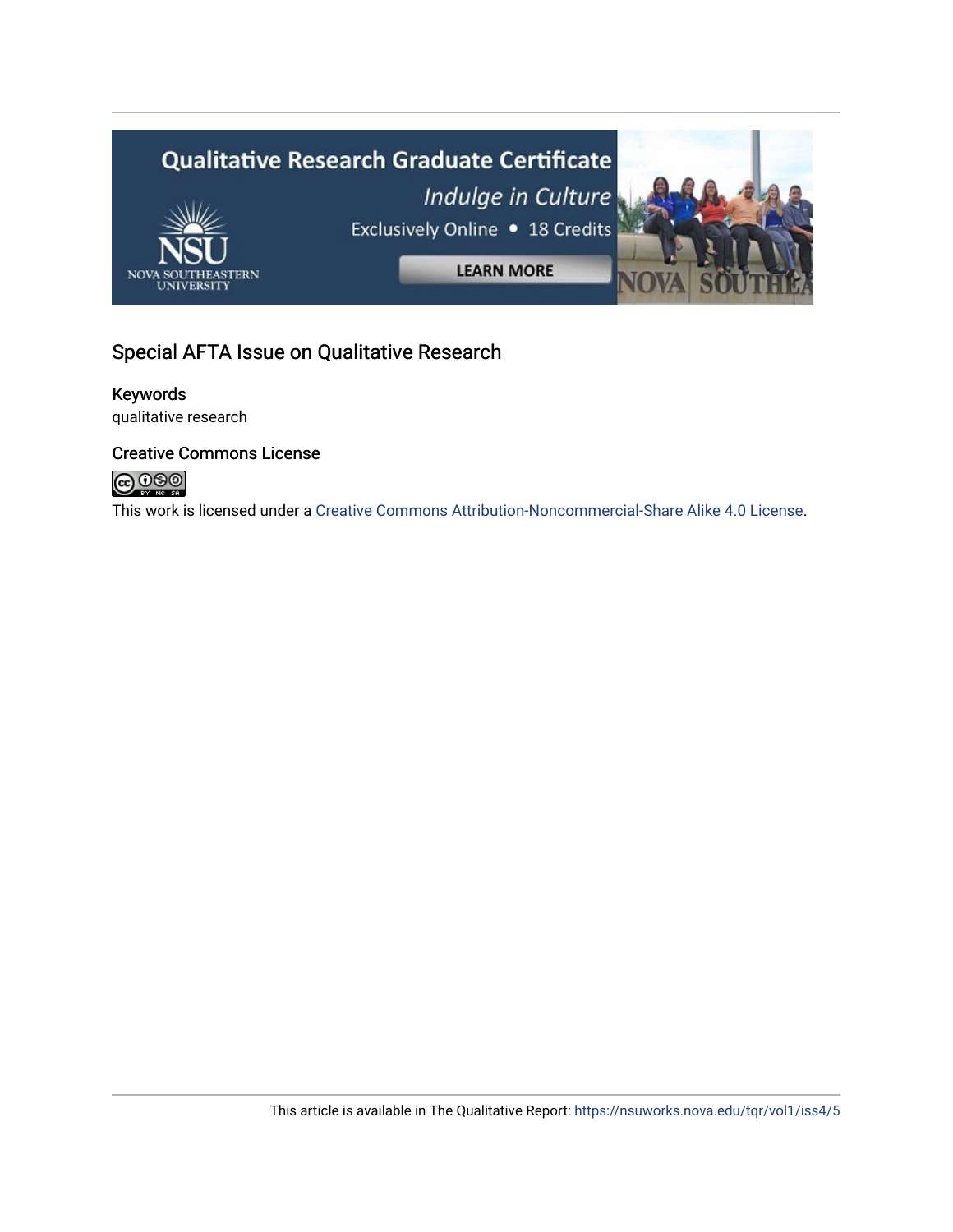### **Special AFTA Issue on Qualitative Research**

**by Ronald J. Chenail** 

*The Qualitative Report*, Volume 1, Number 4, Fall, 1992

If you're interested in qualitative research in family therapy, you will want to order the special issue of the *American Family Therapy Association's Newsletter*--"Research: Getting to the Bottom of Things." This issue is co-edited by Anthony Heath and Brent Atkinson and it features the following articles: Guest Editors' Introduction: Special Issue on Qualitative Research by Anthony Heath & Brent Atkinson Both Methods Are Needed by Pauline Boss Fantasy Time by E. H. Auerswald Notes on a Conflictual Affair by Donald A. Bloch Evaluating Qualitative Research by Brent Atkinson Continuing the Dialog Between Family Therapists and Family Researchers by Jay Lebow One Thing Therapists Have Learned from Qualitative Research by Anthony Heath Postmodernist Research by Harvey Joanning & Patricia Fowler Keoughan Romancing Qualitative Research by Howard Liddle Multi-Methodological Family Therapy Research by Sidney M. Moon & Douglas H. Sprenkle What Question Is Being Asked? by Steve de Shazer If Research Is a Search for Knowledge, What Kind of Knowledge Is It Useful to Search for in Relation to What?